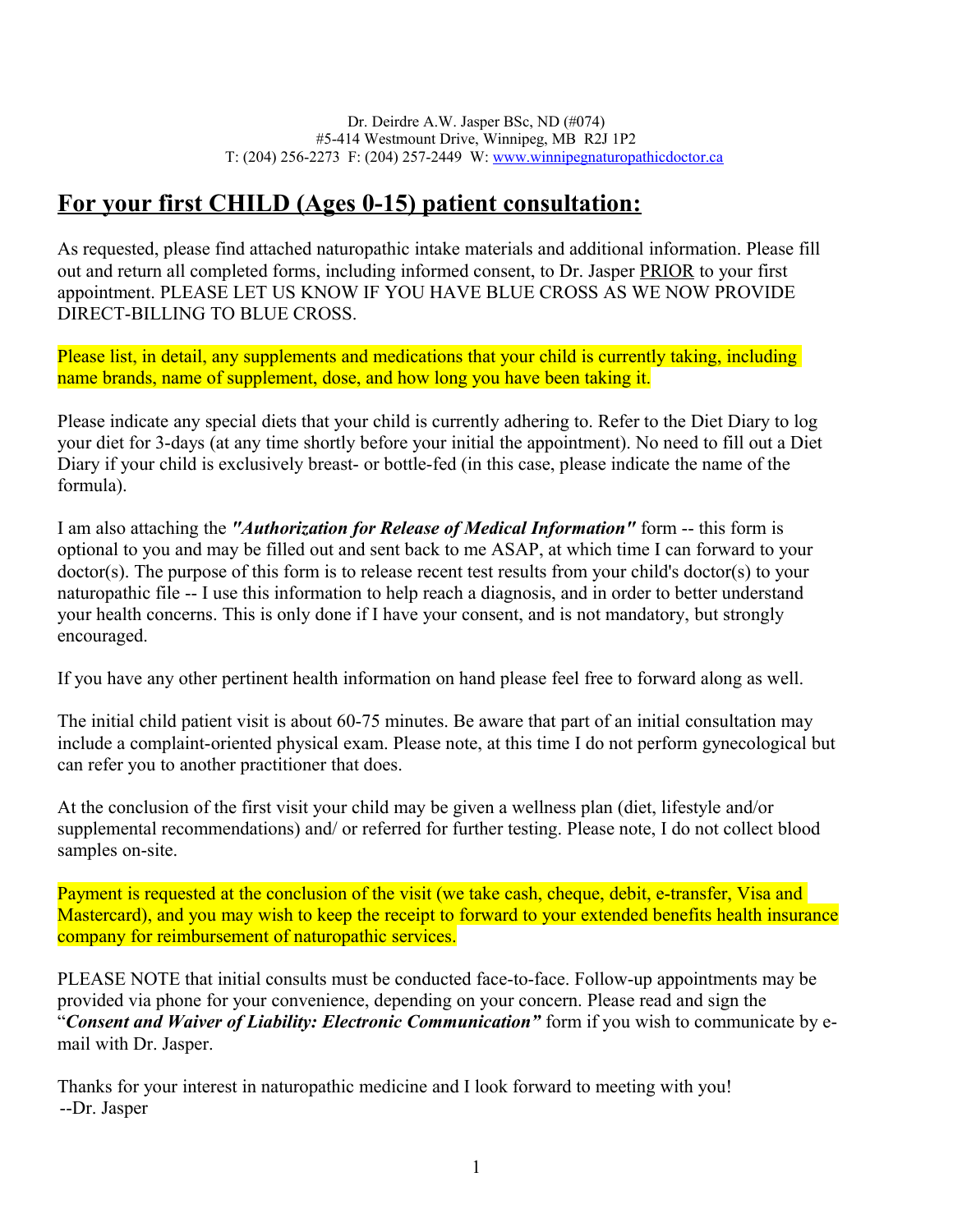Dr. Deirdre A.W. Jasper BSc, ND (#074) #5-414 Westmount Drive, Winnipeg, MB R2J 1P2 T: (204) 256-2273 F: (204) 257-2449 W: [www.winnipegnaturopathicdoctor.ca](http://www.winnipegnaturopathicdoctor.ca/)

# **Child In-take Form Form completed by whom:**

|                               | Nickname ___________________________Gender _________Date of Birth __________________________________                                                                                                                           |
|-------------------------------|--------------------------------------------------------------------------------------------------------------------------------------------------------------------------------------------------------------------------------|
|                               |                                                                                                                                                                                                                                |
|                               |                                                                                                                                                                                                                                |
|                               |                                                                                                                                                                                                                                |
|                               |                                                                                                                                                                                                                                |
|                               |                                                                                                                                                                                                                                |
| <b>Permanent Address</b>      |                                                                                                                                                                                                                                |
|                               |                                                                                                                                                                                                                                |
|                               |                                                                                                                                                                                                                                |
|                               |                                                                                                                                                                                                                                |
|                               |                                                                                                                                                                                                                                |
| <b>Emergency Contact</b>      |                                                                                                                                                                                                                                |
|                               |                                                                                                                                                                                                                                |
| Home phone $($ $)$            | Days and Times can be reached __________________                                                                                                                                                                               |
| <b>Blue Cross Information</b> |                                                                                                                                                                                                                                |
|                               |                                                                                                                                                                                                                                |
|                               | Blue Cross certificate #: Service Service Service Service Service Service Service Service Service Service Service Service Service Service Service Service Service Service Service Service Service Service Service Service Serv |
|                               |                                                                                                                                                                                                                                |

Please list all of the child's current health care providers (name, occupation, how long they have been treating the child, and the reason for their expertise):

| <b>Name &amp; Title</b> | <b>Length of Treatment</b> | <b>Reason for Treatment</b> |
|-------------------------|----------------------------|-----------------------------|
|-------------------------|----------------------------|-----------------------------|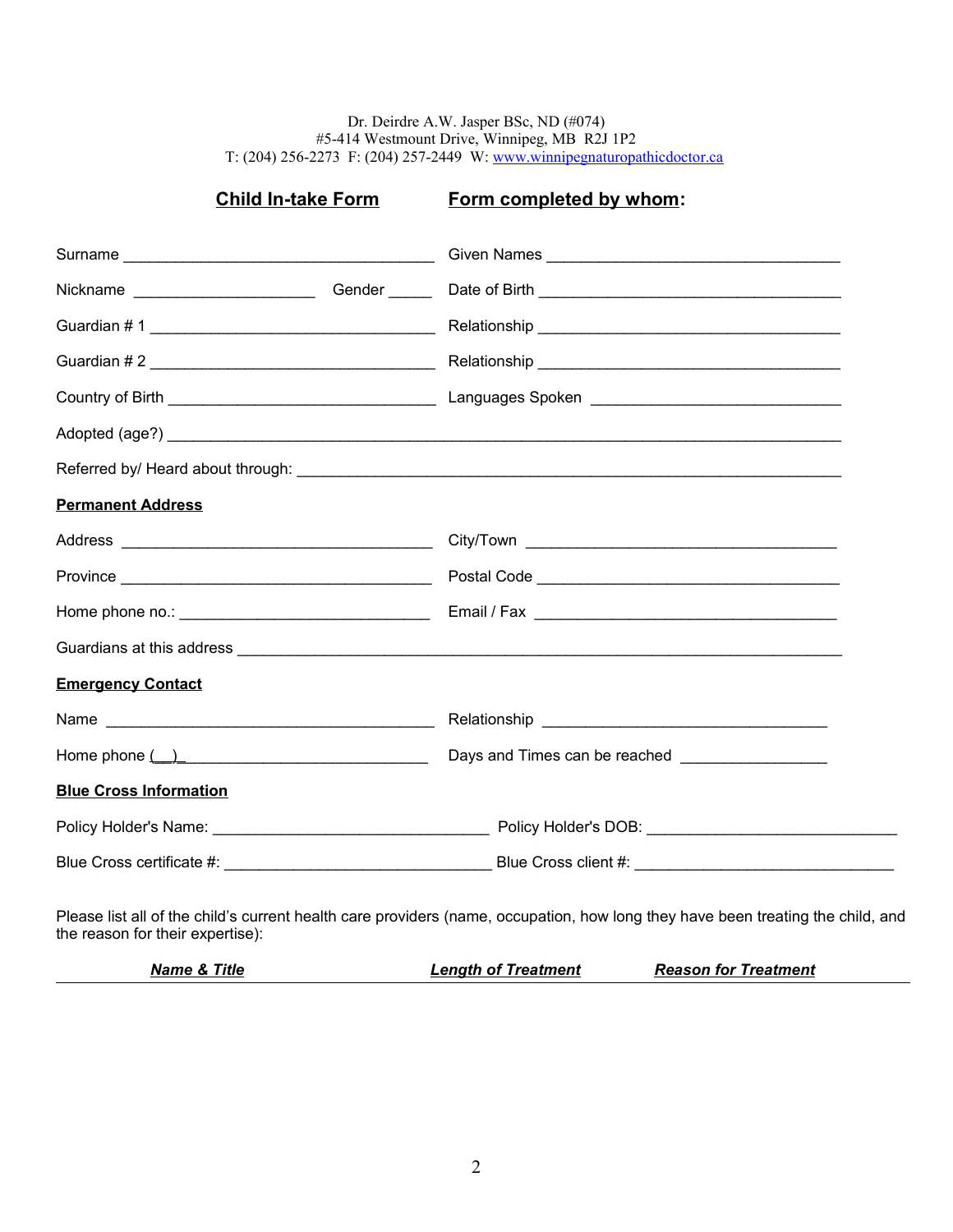### **Current Health Status**

#### **Please list you top 3 health concerns for this child:**

- $2.$   $\overline{\phantom{a}}$  $3.$ 
	-

**Please check the appropriate box below according to the letter/ rating (C/P/F/N), and comment to the right.**

1. \_\_\_\_\_\_\_\_\_\_\_\_\_\_\_\_\_\_\_\_\_\_\_\_\_\_\_\_\_\_\_\_\_\_\_\_\_\_\_\_\_\_\_\_\_\_\_\_\_\_\_\_\_\_\_\_\_\_\_\_\_\_\_\_\_\_\_\_\_\_\_\_\_\_\_\_\_\_\_\_\_\_\_\_\_\_\_\_\_\_

- **C** currently experiencing this condition<br> **P** past history of this condition
- **P** past history of this condition<br>**F** frequently experience this condition<br>**N** never experience this condition
- frequently experience this condition
- **N** never experience this condition

| <b>Condition</b>                          |             | Rating |              |             | Comments: (e.g. Since when, severity?) |
|-------------------------------------------|-------------|--------|--------------|-------------|----------------------------------------|
|                                           | $\mathbf c$ | F      | $\mathsf{P}$ | $\mathsf N$ |                                        |
| Allergies                                 |             |        |              |             |                                        |
| <b>Asthma Attacks</b>                     |             |        |              |             |                                        |
| <b>Bed Wetting</b>                        |             |        |              |             |                                        |
| <b>Belching / Flatulence / Hiccups</b>    |             |        |              |             |                                        |
| <b>Cavities / Fillings</b>                |             |        |              |             |                                        |
| Change in Appetite (increase/ decrease)   |             |        |              |             |                                        |
| <b>Cold Sores</b>                         |             |        |              |             |                                        |
| <b>Common Cold</b>                        |             |        |              |             |                                        |
| Constipation (less than 1 BM/ day?)       |             |        |              |             |                                        |
| Cough (dry/ wet, when?)                   |             |        |              |             |                                        |
| <b>Cradle Cap or Dandruff</b>             |             |        |              |             |                                        |
| Diaper Rash                               |             |        |              |             |                                        |
| Diarrhea, loose stool                     |             |        |              |             |                                        |
| Digestion Problems (e.g. gas, pain, etc.) |             |        |              |             |                                        |
| Dizziness / Loss of Balance               |             |        |              |             |                                        |
| Ear Infection (how many in life?)         |             |        |              |             |                                        |
| Eczema (location, type)                   |             |        |              |             |                                        |
| Eye / Vision Problems                     |             |        |              |             |                                        |
| Fainting                                  |             |        |              |             |                                        |
| Fatigue, low motivation                   |             |        |              |             |                                        |
| Fears / Phobias                           |             |        |              |             |                                        |
| Fever                                     |             |        |              |             |                                        |
| <b>Fungal Infections/ Yeast</b>           |             |        |              |             |                                        |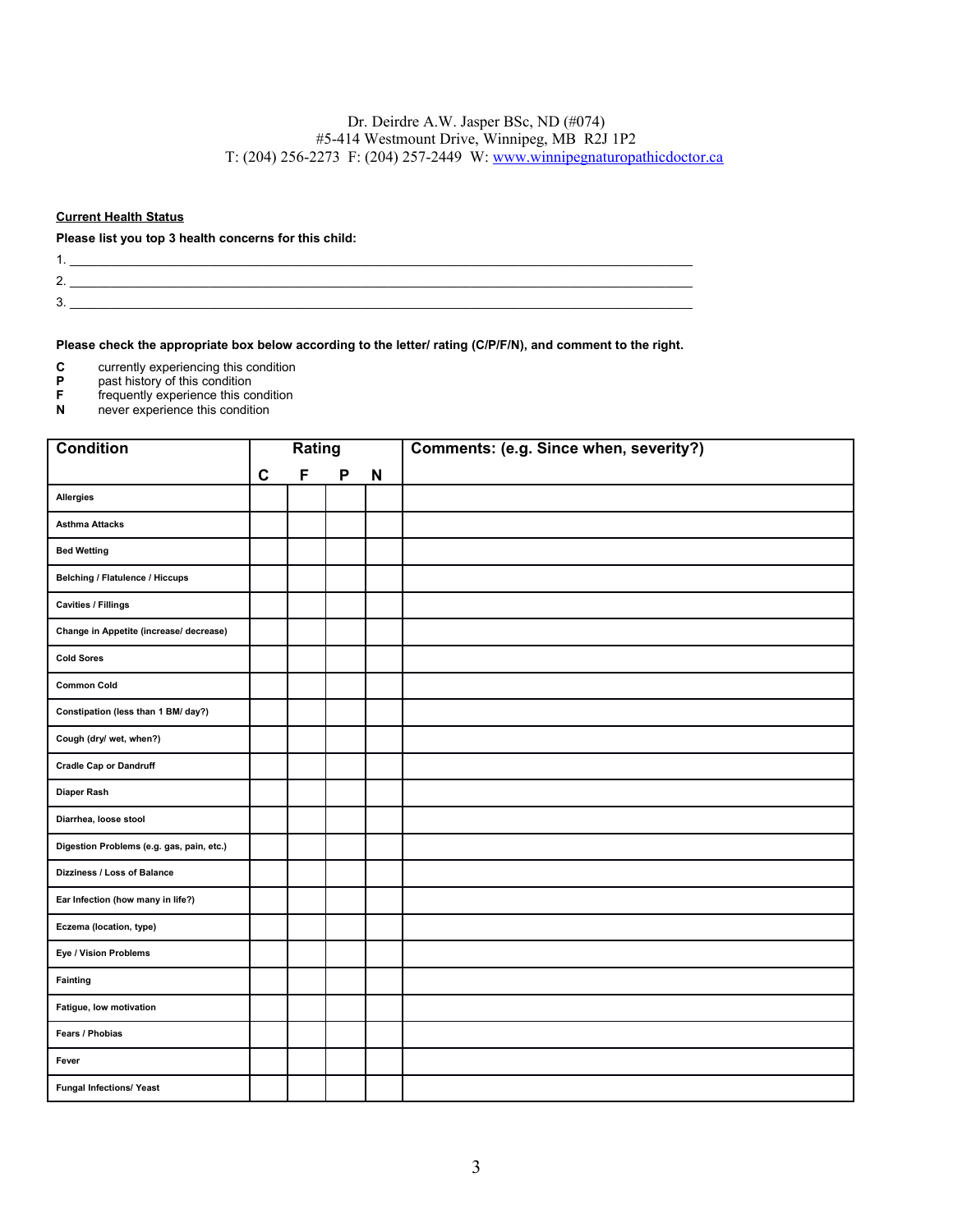### Dr. Deirdre A.W. Jasper BSc, ND (#074) #5-414 Westmount Drive, Winnipeg, MB R2J 1P2 T: (204) 256-2273 F: (204) 257-2449 W: [www.winnipegnaturopathicdoctor.ca](http://www.winnipegnaturopathicdoctor.ca/)

| <b>Glasses / Impaired Vision</b>             |  |  |  |
|----------------------------------------------|--|--|--|
| <b>Growing Pains</b>                         |  |  |  |
| <b>Headaches or Migraines</b>                |  |  |  |
| <b>Heart Problems</b>                        |  |  |  |
| <b>Hyperactivity, ADHD</b>                   |  |  |  |
| Itching (where?)                             |  |  |  |
| Kidney / Bladder Problems (explain)          |  |  |  |
| Lice                                         |  |  |  |
| Mononucleosis Infection "Kissing Disease"    |  |  |  |
| Nausea / Vomiting                            |  |  |  |
| Nervous Habits (explain)                     |  |  |  |
| Nosebleeds                                   |  |  |  |
| Overweight                                   |  |  |  |
| Pain (list areas)                            |  |  |  |
| Rashes (location, itchy?)                    |  |  |  |
| <b>Respiratory Tract Infection</b>           |  |  |  |
| Runny Nose (colour?)                         |  |  |  |
| <b>Seizures</b>                              |  |  |  |
| Sinusitis (nose/ sinus infection)            |  |  |  |
| Skin Disorder (please name or describe)      |  |  |  |
| Sleep Difficulties (insomnia, wakes, dreams) |  |  |  |
| Sore Throat                                  |  |  |  |
| Temper Tantrums, Anger, Defiance             |  |  |  |
| Thrush (white tongue/ mouth)                 |  |  |  |
| Thumb-sucking                                |  |  |  |
| <b>Thyroid or Adrenal Gland Problem</b>      |  |  |  |
| Underweight                                  |  |  |  |
| <b>Urinary Tract Infection</b>               |  |  |  |
| <b>Warts (location)</b>                      |  |  |  |

### **Psychological Assessment & Diagnosis** (please attach any supportive documentation if possible)

\_\_\_\_\_\_\_\_\_\_\_\_\_\_\_\_\_\_\_\_\_\_\_\_\_\_\_\_\_\_\_\_\_\_\_\_\_\_\_\_\_\_\_\_\_\_\_\_\_\_\_\_\_\_\_\_\_\_\_\_\_\_\_\_\_\_\_\_\_\_\_\_\_\_\_\_\_\_\_\_\_\_\_\_\_\_\_\_\_\_\_\_\_\_\_\_\_\_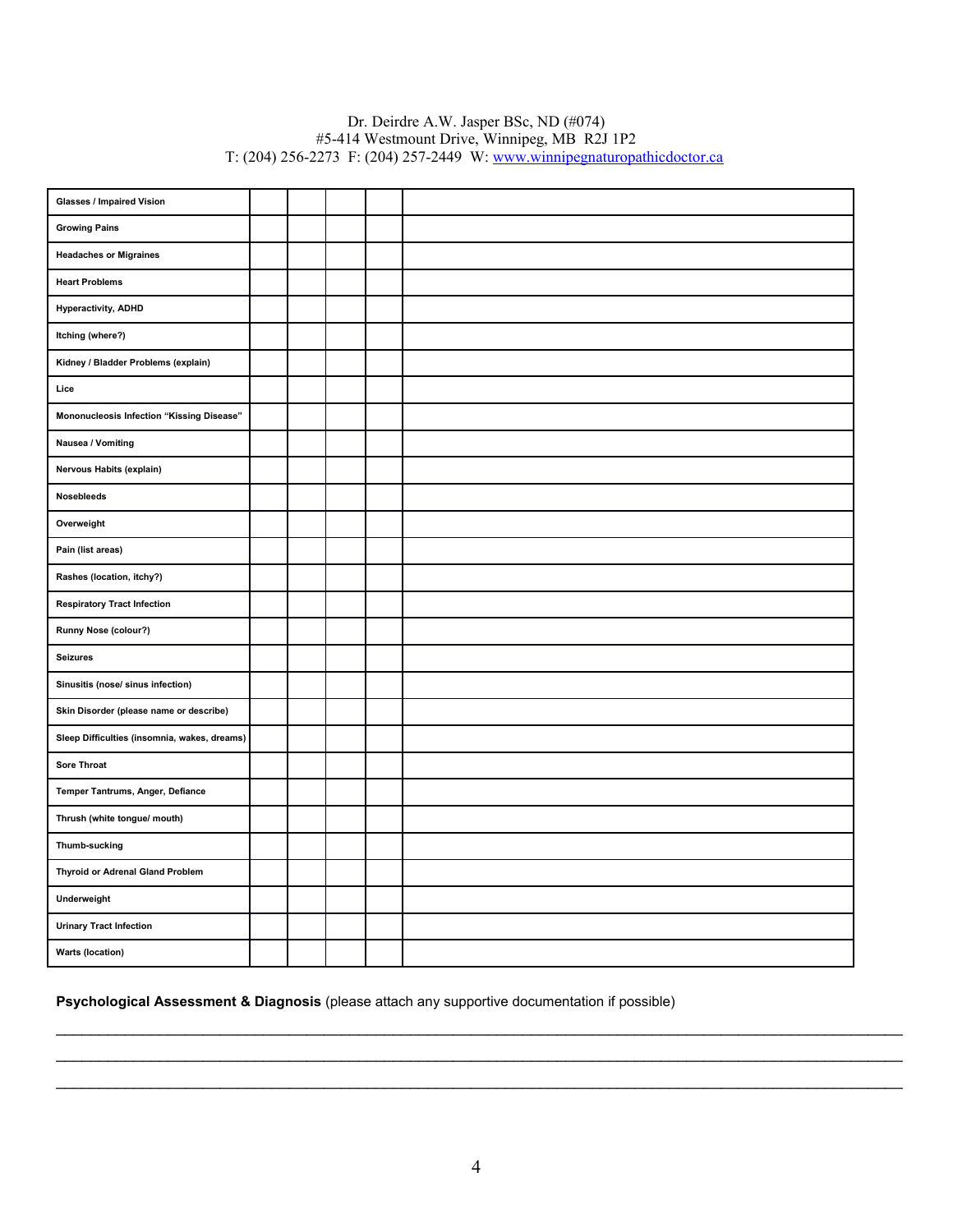**Please list any other conditions the child may have that are not listed above. Prenatal, Development and Family Health History Birth Weight (lbs.) Length of Hospital Stay Duration of pregnancy (weeks)**  $\frac{1}{2}$  , and the set of the set of the set of the set of the set of the set of the set of the set of the set of the set of the set of the set of the set of the set of the set of the set of the set of the set of the set **Birthplace (City & Province / State) Name or Birthing Facilities Describe the birthing facilities and the personnel that were present? (e.g. hospital, home-birth, midwife, dula, etc):**  $\mathcal{L}_\mathcal{L} = \mathcal{L}_\mathcal{L} = \mathcal{L}_\mathcal{L} = \mathcal{L}_\mathcal{L} = \mathcal{L}_\mathcal{L} = \mathcal{L}_\mathcal{L} = \mathcal{L}_\mathcal{L} = \mathcal{L}_\mathcal{L} = \mathcal{L}_\mathcal{L} = \mathcal{L}_\mathcal{L} = \mathcal{L}_\mathcal{L} = \mathcal{L}_\mathcal{L} = \mathcal{L}_\mathcal{L} = \mathcal{L}_\mathcal{L} = \mathcal{L}_\mathcal{L} = \mathcal{L}_\mathcal{L} = \mathcal{L}_\mathcal{L}$ **Describe the pregnancy (i.e. morning sickness, weight gain, high blood pressure, infections, etc.)**  $\mathcal{L}_\mathcal{L} = \mathcal{L}_\mathcal{L} = \mathcal{L}_\mathcal{L} = \mathcal{L}_\mathcal{L} = \mathcal{L}_\mathcal{L} = \mathcal{L}_\mathcal{L} = \mathcal{L}_\mathcal{L} = \mathcal{L}_\mathcal{L} = \mathcal{L}_\mathcal{L} = \mathcal{L}_\mathcal{L} = \mathcal{L}_\mathcal{L} = \mathcal{L}_\mathcal{L} = \mathcal{L}_\mathcal{L} = \mathcal{L}_\mathcal{L} = \mathcal{L}_\mathcal{L} = \mathcal{L}_\mathcal{L} = \mathcal{L}_\mathcal{L}$  $\mathcal{L}_\mathcal{L} = \mathcal{L}_\mathcal{L} = \mathcal{L}_\mathcal{L} = \mathcal{L}_\mathcal{L} = \mathcal{L}_\mathcal{L} = \mathcal{L}_\mathcal{L} = \mathcal{L}_\mathcal{L} = \mathcal{L}_\mathcal{L} = \mathcal{L}_\mathcal{L} = \mathcal{L}_\mathcal{L} = \mathcal{L}_\mathcal{L} = \mathcal{L}_\mathcal{L} = \mathcal{L}_\mathcal{L} = \mathcal{L}_\mathcal{L} = \mathcal{L}_\mathcal{L} = \mathcal{L}_\mathcal{L} = \mathcal{L}_\mathcal{L}$ **Was the mother exposed to chemicals, radiation, drugs, alcohol or medications during the pregnancy? If yes, please list: What type of delivery was performed? (e.g. C-section, breech, etc.)** \_\_\_\_\_\_\_\_\_\_\_\_\_\_\_\_\_\_\_\_\_\_\_\_\_\_\_\_\_\_\_\_\_\_\_\_\_\_\_\_\_\_\_\_\_ **Were there any complications and was any special equipment / medications / procedures used?** \_\_\_\_\_\_\_\_\_\_\_\_\_\_\_\_\_\_\_\_\_\_\_\_\_\_\_\_\_\_\_\_\_\_\_\_\_\_\_\_\_\_\_\_\_\_\_\_\_\_\_\_\_\_\_\_\_\_\_\_\_\_\_\_\_\_\_\_\_\_\_\_\_\_\_\_\_\_\_\_\_\_\_\_\_\_\_\_\_\_\_\_\_\_\_\_\_\_ \_\_\_\_\_\_\_\_\_\_\_\_\_\_\_\_\_\_\_\_\_\_\_\_\_\_\_\_\_\_\_\_\_\_\_\_\_\_\_\_\_\_\_\_\_\_\_\_\_\_\_\_\_\_\_\_\_\_\_\_\_\_\_\_\_\_\_\_\_\_\_\_\_\_\_\_\_\_\_\_\_\_\_\_\_\_ **Was the child breast-fed? If so, how long?** \_\_\_\_\_\_\_\_\_\_\_\_\_\_\_\_\_\_ **If not, formula base:** \_\_\_\_\_\_\_\_\_\_\_\_\_\_\_\_\_\_\_\_\_\_\_\_\_\_\_\_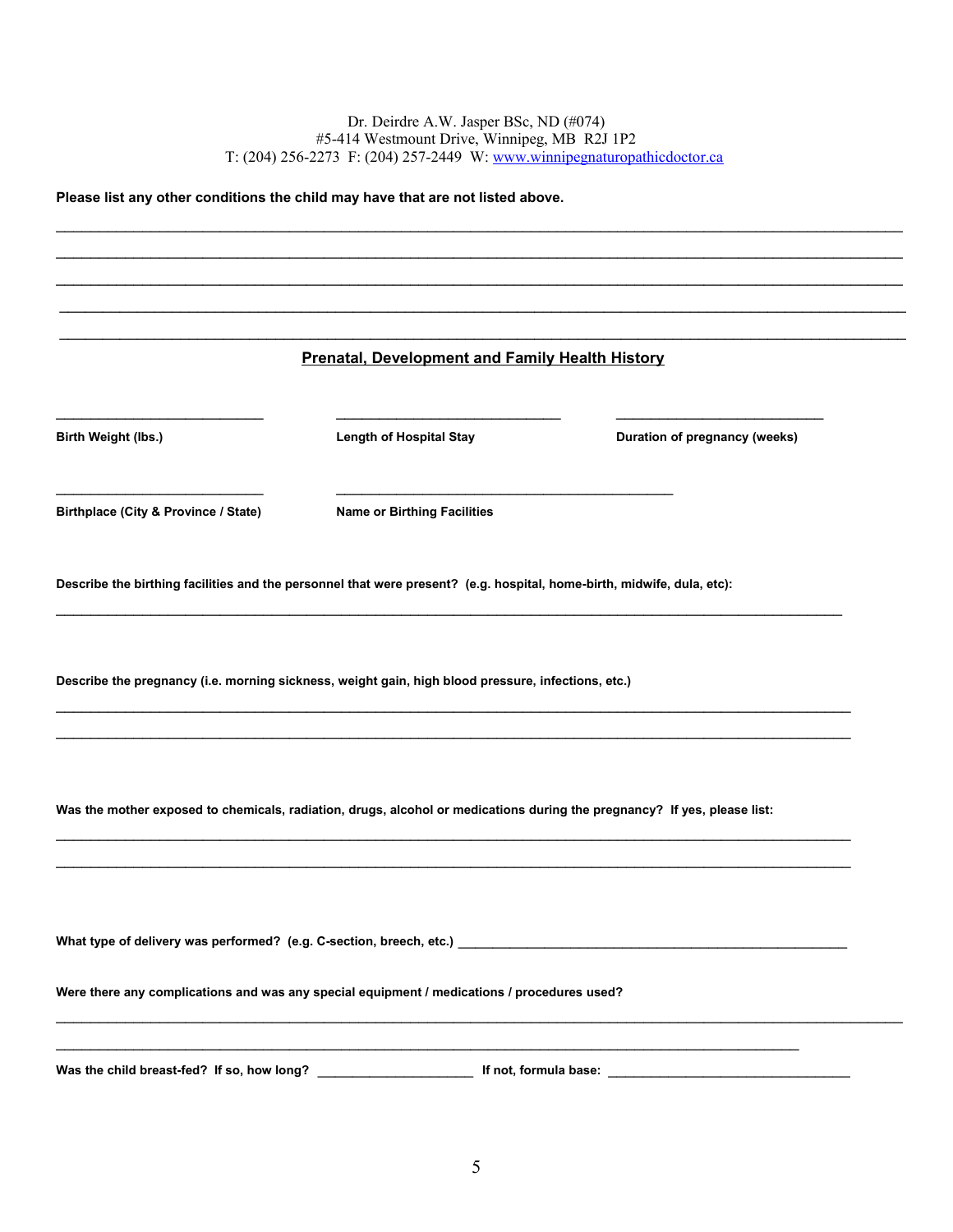**List any immunizations the child has received since birth:**

*Type Date administered (mm/dd/yyyy) Reaction? (Y/N)* 

 $\mathcal{L}_\mathcal{L} = \mathcal{L}_\mathcal{L} = \mathcal{L}_\mathcal{L} = \mathcal{L}_\mathcal{L} = \mathcal{L}_\mathcal{L} = \mathcal{L}_\mathcal{L} = \mathcal{L}_\mathcal{L} = \mathcal{L}_\mathcal{L} = \mathcal{L}_\mathcal{L} = \mathcal{L}_\mathcal{L} = \mathcal{L}_\mathcal{L} = \mathcal{L}_\mathcal{L} = \mathcal{L}_\mathcal{L} = \mathcal{L}_\mathcal{L} = \mathcal{L}_\mathcal{L} = \mathcal{L}_\mathcal{L} = \mathcal{L}_\mathcal{L}$ **Family and Social Background**

 $\mathcal{L}_\mathcal{L} = \mathcal{L}_\mathcal{L} = \mathcal{L}_\mathcal{L} = \mathcal{L}_\mathcal{L} = \mathcal{L}_\mathcal{L} = \mathcal{L}_\mathcal{L} = \mathcal{L}_\mathcal{L} = \mathcal{L}_\mathcal{L} = \mathcal{L}_\mathcal{L} = \mathcal{L}_\mathcal{L} = \mathcal{L}_\mathcal{L} = \mathcal{L}_\mathcal{L} = \mathcal{L}_\mathcal{L} = \mathcal{L}_\mathcal{L} = \mathcal{L}_\mathcal{L} = \mathcal{L}_\mathcal{L} = \mathcal{L}_\mathcal{L}$  $\mathcal{L}_\mathcal{L} = \mathcal{L}_\mathcal{L} = \mathcal{L}_\mathcal{L} = \mathcal{L}_\mathcal{L} = \mathcal{L}_\mathcal{L} = \mathcal{L}_\mathcal{L} = \mathcal{L}_\mathcal{L} = \mathcal{L}_\mathcal{L} = \mathcal{L}_\mathcal{L} = \mathcal{L}_\mathcal{L} = \mathcal{L}_\mathcal{L} = \mathcal{L}_\mathcal{L} = \mathcal{L}_\mathcal{L} = \mathcal{L}_\mathcal{L} = \mathcal{L}_\mathcal{L} = \mathcal{L}_\mathcal{L} = \mathcal{L}_\mathcal{L}$ 

**Describe the child's current living arrangement (i.e. how many people live at the child's permanent address and what is their relationship to the child? If there is more than one residence, please indicate the living arrangement in that household to the best of your knowledge.)**

\_\_\_\_\_\_\_\_\_\_\_\_\_\_\_\_\_\_\_\_\_\_\_\_\_\_\_\_\_\_\_\_\_\_\_\_\_\_\_\_\_\_\_\_\_\_\_\_\_\_\_\_\_\_\_\_\_\_\_\_\_\_\_\_\_\_\_\_\_\_\_\_\_\_\_\_\_\_\_\_\_\_\_\_\_\_\_\_\_\_\_\_

\_\_\_\_\_\_\_\_\_\_\_\_\_\_\_\_\_\_\_\_\_\_\_\_\_\_\_\_\_\_\_\_\_\_\_\_\_\_\_\_\_\_\_\_\_\_\_\_\_\_\_\_\_\_\_\_\_\_\_\_\_\_\_\_\_\_\_\_\_\_\_\_\_\_\_\_\_\_\_\_\_\_\_\_\_\_\_\_\_\_\_\_

 $\mathcal{L}_\mathcal{L} = \mathcal{L}_\mathcal{L} = \mathcal{L}_\mathcal{L} = \mathcal{L}_\mathcal{L} = \mathcal{L}_\mathcal{L} = \mathcal{L}_\mathcal{L} = \mathcal{L}_\mathcal{L} = \mathcal{L}_\mathcal{L} = \mathcal{L}_\mathcal{L} = \mathcal{L}_\mathcal{L} = \mathcal{L}_\mathcal{L} = \mathcal{L}_\mathcal{L} = \mathcal{L}_\mathcal{L} = \mathcal{L}_\mathcal{L} = \mathcal{L}_\mathcal{L} = \mathcal{L}_\mathcal{L} = \mathcal{L}_\mathcal{L}$  $\mathcal{L}_\mathcal{L} = \mathcal{L}_\mathcal{L} = \mathcal{L}_\mathcal{L} = \mathcal{L}_\mathcal{L} = \mathcal{L}_\mathcal{L} = \mathcal{L}_\mathcal{L} = \mathcal{L}_\mathcal{L} = \mathcal{L}_\mathcal{L} = \mathcal{L}_\mathcal{L} = \mathcal{L}_\mathcal{L} = \mathcal{L}_\mathcal{L} = \mathcal{L}_\mathcal{L} = \mathcal{L}_\mathcal{L} = \mathcal{L}_\mathcal{L} = \mathcal{L}_\mathcal{L} = \mathcal{L}_\mathcal{L} = \mathcal{L}_\mathcal{L}$  $\mathcal{L}_\mathcal{L} = \mathcal{L}_\mathcal{L} = \mathcal{L}_\mathcal{L} = \mathcal{L}_\mathcal{L} = \mathcal{L}_\mathcal{L} = \mathcal{L}_\mathcal{L} = \mathcal{L}_\mathcal{L} = \mathcal{L}_\mathcal{L} = \mathcal{L}_\mathcal{L} = \mathcal{L}_\mathcal{L} = \mathcal{L}_\mathcal{L} = \mathcal{L}_\mathcal{L} = \mathcal{L}_\mathcal{L} = \mathcal{L}_\mathcal{L} = \mathcal{L}_\mathcal{L} = \mathcal{L}_\mathcal{L} = \mathcal{L}_\mathcal{L}$ 

**Describe the household(s) where the child lives. For example, where is the physical location (town, city, farm, apartment, etc.), does the child share a bedroom (if so, with how many other people), what kinds of pets live in and around the living space, and what type of flooring occurs throughout the house (i.e. carpet, hardwood, linoleum, etc.)** 

**Is the child put into the care of others at any time and how much time does the child spend in their care (on average)?**

**Has the child ever experienced a drastic change in lifestyle? Explain. (e.g. death, illness, moving, etc.)** 

**Does the child attend an educational institution? If so, how many hours a day?** 

**List any extra-curricular activities, clubs, volunteering:**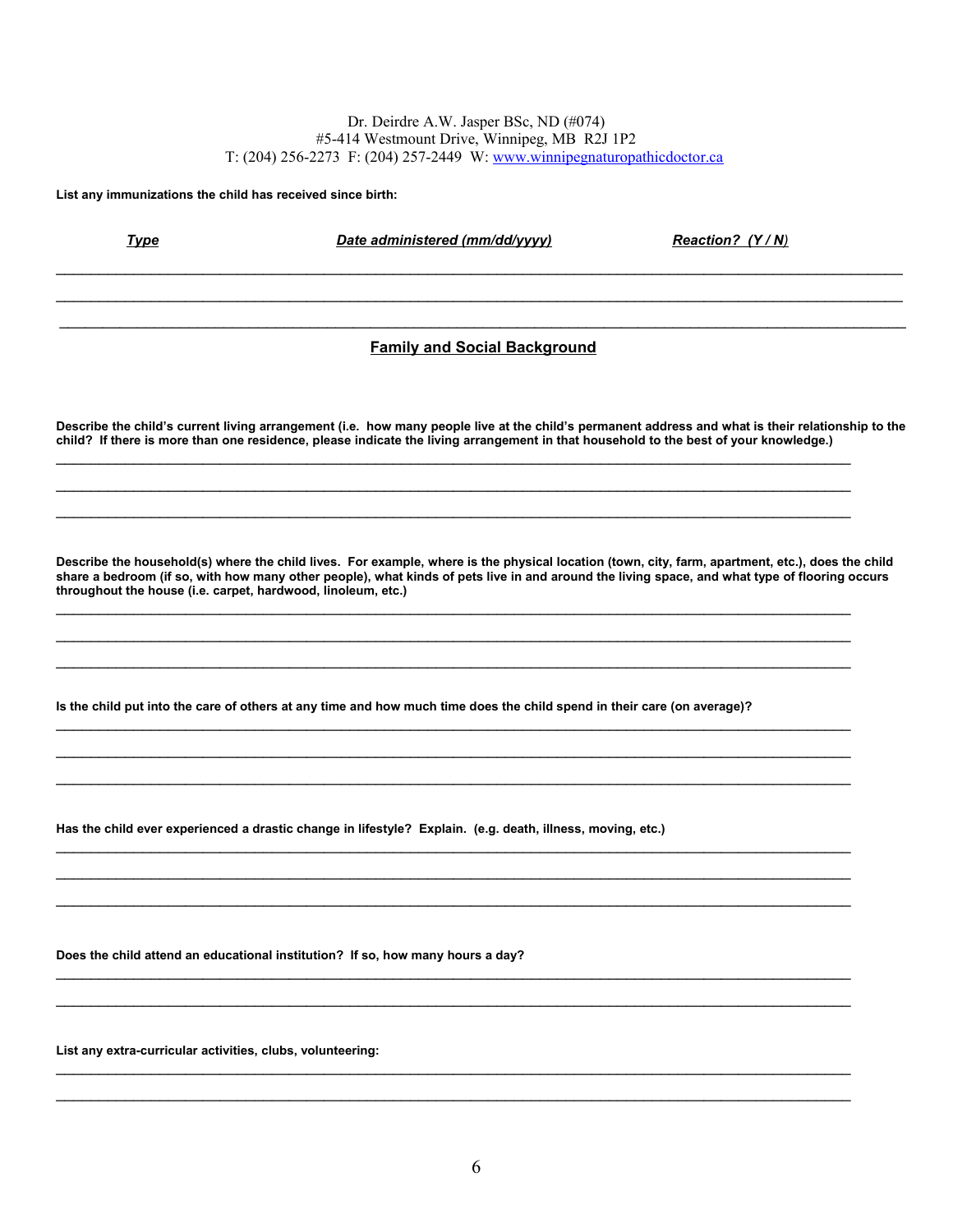How many hours per week are spent outdoors (on average)? \_\_\_\_\_\_\_\_\_\_\_\_\_\_\_\_\_\_\_\_\_\_\_

List any hobbies / interests:

Briefly describe the child's personality:<br>
Similarly describe the child's personality:

List any prescription and over-the-counter medications. Include the dosing schedule and why the medication is given:

Please list any serious accidents, injuries, or childhood illnesses, and the age of occurrence:

Has the child ever been hospitalized? If so, for what reason(s)?

List any health conditions, diseases or disorders that occur within the child's family and the relationship the child has with each person:

In your opinion, has the development of this child since birth been normal (i.e. have developmental milestones such as first word, pottingtraining, etc.) How does their development compare with siblings / peers?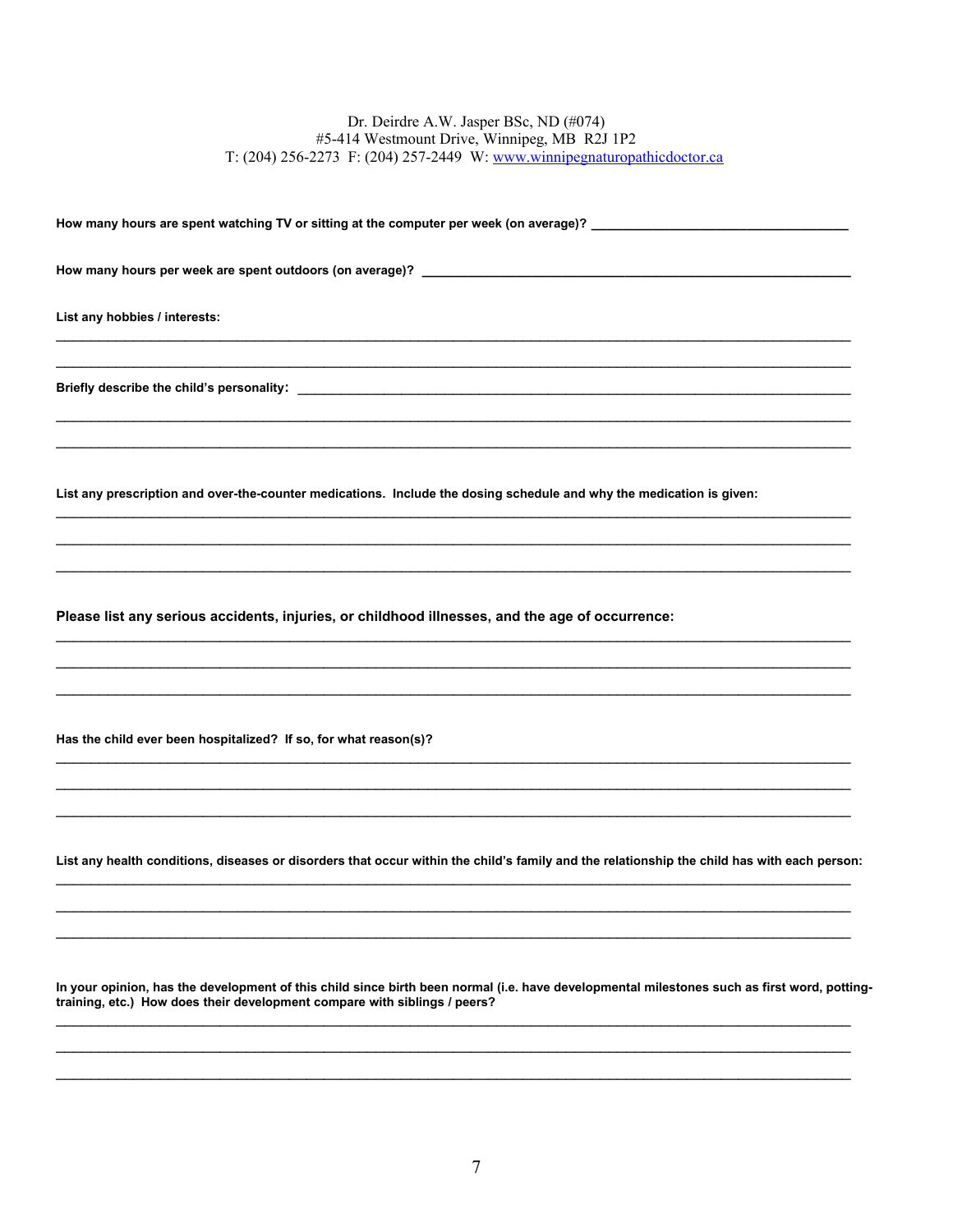**How many times per day does the child eat (including snacks)?** \_\_\_\_\_\_\_\_\_\_\_\_\_\_\_\_\_\_\_\_\_\_\_\_\_\_\_\_\_\_\_\_\_\_\_\_\_\_\_\_\_\_\_\_\_\_\_\_

**How many meals per week) are eaten at home? \_\_\_\_\_\_\_\_\_\_\_\_\_\_\_\_\_\_\_\_\_\_\_\_\_\_\_\_\_\_\_\_\_\_\_\_\_\_\_\_\_\_\_\_\_\_\_\_\_\_\_\_\_\_\_\_\_\_\_\_\_\_\_\_\_**

**List 5 foods the child likes to eat: \_\_\_\_\_\_\_\_\_\_\_\_\_\_\_\_\_\_\_\_\_\_\_\_\_\_\_\_\_\_\_\_\_\_\_\_\_\_\_\_\_\_\_\_\_\_\_\_\_\_\_\_\_\_\_\_\_\_\_\_\_\_\_\_\_\_\_\_\_\_\_\_\_\_\_\_**

**In your opinion, do you believe the child is receiving optimal nutrition?** \_\_\_\_\_\_\_\_\_\_\_\_\_\_\_\_\_\_\_\_\_\_\_\_\_\_\_\_\_\_\_\_\_\_\_\_\_\_\_\_\_\_\_

|                    | Day 1: | Day 2: | Day 3: |
|--------------------|--------|--------|--------|
|                    |        |        |        |
| Breakfast          |        |        |        |
|                    |        |        |        |
|                    |        |        |        |
| $\mbox{\rm Lunch}$ |        |        |        |
|                    |        |        |        |
|                    |        |        |        |
| Dinner             |        |        |        |
|                    |        |        |        |
| Snacks             |        |        |        |
|                    |        |        |        |
| Water              |        |        |        |
| $1c. =$<br>227ml   |        |        |        |
| $\#$ Bowel         |        |        |        |
| Movements          |        |        |        |
| Energy<br>$(1-10)$ |        |        |        |
|                    |        |        |        |
| Exercise           |        |        |        |
| Comments           |        |        |        |
|                    |        |        |        |
|                    |        |        |        |

### **DAY DIET DIARY**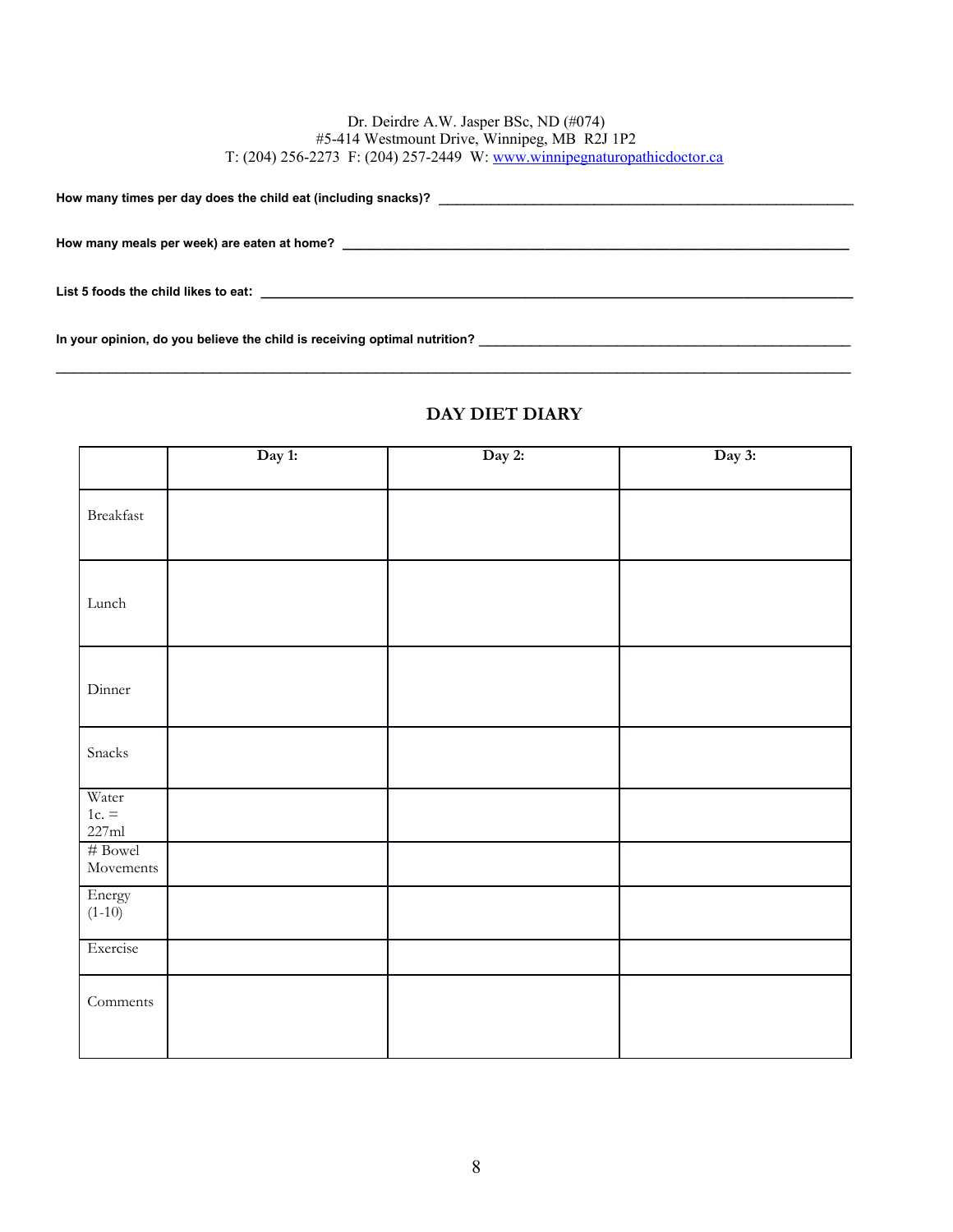# **Informed Consent to Naturopathic Treatment**

Naturopathic Doctors are trained to evaluate their patients through interview, physical exams and through various diagnostic tests. Naturopathic Doctors assess the whole person, taking into consideration physical, mental, emotional and spiritual aspects of the individual. Gentle, non-invasive techniques are generally used in order to stimulate the body's inherent healing capacity.

Naturopathic Doctors are regulated by the Board of Directors, of the Manitoba Naturopathic Association, and under strict adherence to the Naturopathic Act. Every Naturopathic Doctor must maintain license through their Association in order to legally practice.

Practitioners of Naturopathic Medicine may employ natural medicines and techniques such as nutritional counselling and nutritional supplements, botanical medicines, Asian medicines & acupuncture, homeopathic remedies, physical medicine (such as Bowen therapy), and lifestyle counselling.

### **Please check the following therapies listed below that you DO NOT wish to participate in, unless later indicated:**

- *Clinical nutrition* is counselling on the use of special diets and nutritional supplements to address nutritional deficiencies, treat disease processes, and promote health.
- *D Botanical medicine* is a plant-based medicine that involves the use of herbs to assist in recovery from injury and disease and to promote general well-being. Herbs may be consumed or applied topically. Some examples include consuming herbs as teas, tinctures, tablets, capsules, creams, compresses, or suppositories.
- *Homeopathy* is a form of medicine using highly dilute quantities of naturally occurring plants, animals, minerals and other substances to stimulate the body's healing response. Homeopathy is effective at addressing the whole person, both on a physical and mental/emotional level.
- *Acupuncture* refers to the insertion of sterilized disposable needles through the skin into underlying tissues at specific points on the body. Moxabustion and cupping are additional Eastern soft tissue techniques that can be employed.
- *Physical medicine* refers to the use of hands-on techniques such as soft tissue manipulation (massage, acupressure), and the use of hot or cold applications to specific areas on the body to stimulate circulation (i.e. hydrotherapy).
- *The Bowen Technique* is a hands-on technique that involves the gentle manipulation of soft tissues at specific points on the body for the purposes of treating musculoskeletal, neurological and systemic conditions of the individual.
- *Lifestyle counselling* involves discussing and reforming daily habits (such as sleep hygiene, exercise regimes, and relaxation techniques), as well as removing risk factors to one's health.

During your initial consultation your Naturopathic Doctor will guide you through a case-taking interview, may perform a physical examination, request a urine sample, and/or recommend any necessary laboratory analyses. You may be referred to an external laboratory or health care practitioner for certain diagnostic testing (e.g. blood tests, saliva testing, imaging studies, etc.)

When necessary, it is the responsibility of the Naturopathic Doctor to refer to other healthcare practitioners for confirmation of diagnosis of an illness, disease, or any physical or mental disorder. Naturopathic Doctors are not trained to dispense prescription medications, perform surgery, or provide psychiatric counselling services.

Even the gentlest therapies may cause complications in certain physiological conditions (e.g. pregnancy, lactation, very young children, or those taking multiple prescription medications). Some therapies must be used with caution in certain diseases such as diabetes, heart, liver or kidney disease. It is very important that you inform your doctor immediately of any disease process that you are suffering from as well as any medications (prescription or over-the-counter) that you are taking. If you are pregnant, suspect you are pregnant, or you are breast-feeding, advise your Naturopathic Doctor immediately.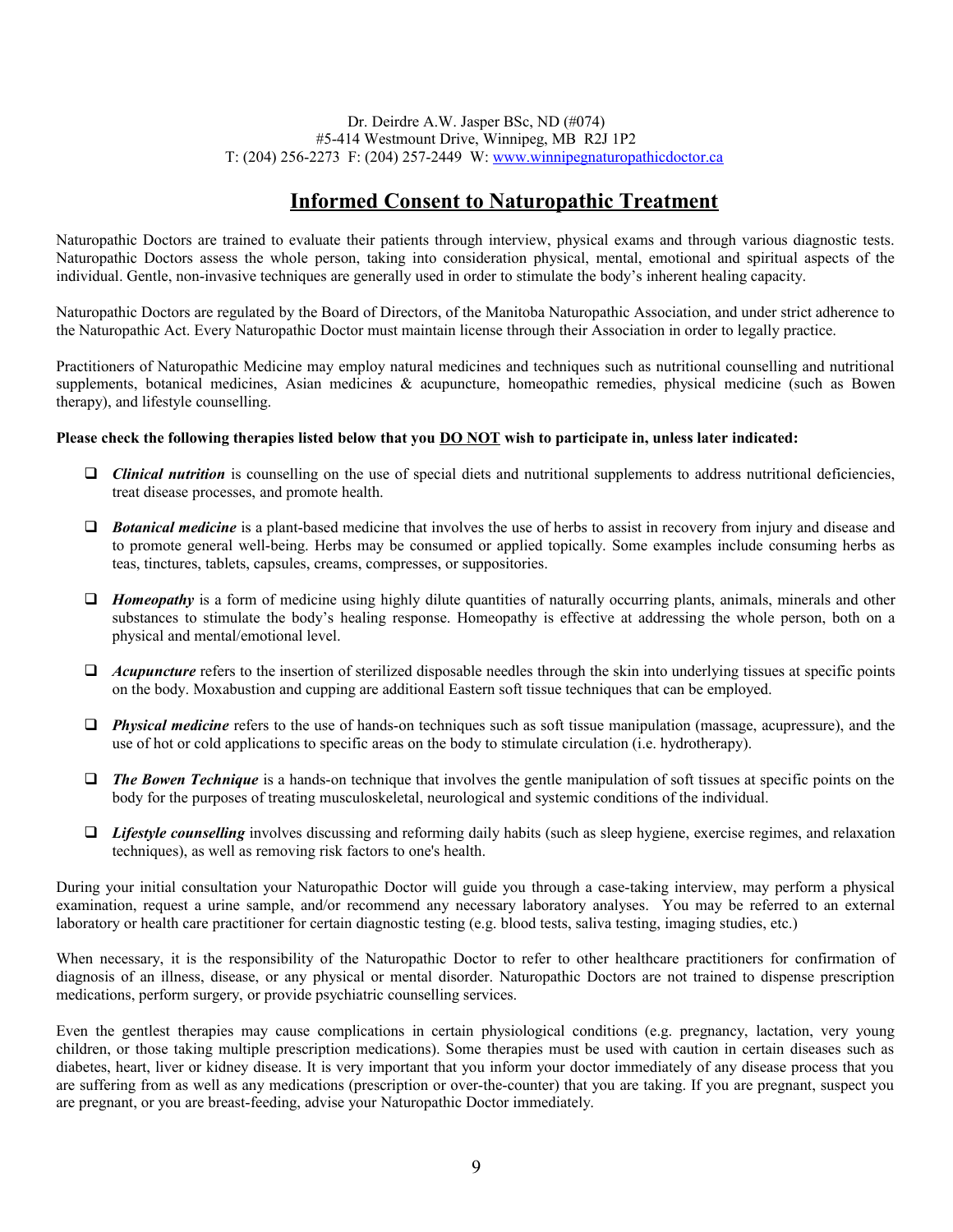I recognize the potential risks and benefits of these procedures as described below:

*Potential risks (not an exhaustive list)*: aggravation of pre-existing symptoms, allergic reactions to prescribed herbs and supplements, side effects of natural medicines, inconvenience of lifestyle changes, injury from injections or procedures, fainting or puncturing of an organ with acupuncture needles, or muscular/soft tissue pain from hands-on treatments.

**Potential benefits** (not an exhaustive list): restoration of health and the body's maximum functional capacity without the use of drugs or surgery, relief of pain and symptoms of illness and disease, assistance in injury and disease recovery, and the prevention of disease and its progression.

Naturopathic Physicians are in no way accountable for the outcome of treatment(s) given in adherence to the Naturopathic Act; they in no way guarantee a "cure" of any illness or disease. Naturopathic Doctors shall provide empathetic, professional, and unbiased care for all patients that request treatment. The Naturopathic Doctor and the patient reserve the right to terminate Naturopathic care/ treatment at any time, as they deem necessary.

I understand that a record will be kept of the health services provided to me. As a patient, I shall provide my Naturopathic Doctor with updated information pertaining to my health to the best of my ability. Information will be gathered solely for the purposes of treatment, and will be kept confidential and shall not be released to other parties without my consent, unless required by law. I understand that I may request any portion of my medical record by paying the appropriate fee.

**I understand that all charges are to be paid at the time of the visit unless specific arrangements have been made prior to my scheduled appointment. I understand that a fee may be charged for any missed appointments or late cancellations (less than 24 hours).**

**With this knowledge, I voluntarily consent to Naturopathic treatments offered or recommended to me by my Naturopathic Doctor, unless omitted as indicated above. I realize my Naturopathic Doctor has made no guarantees regarding cure or improvement of my condition, nor do I expect the Doctor to anticipate and explain all potential risks and complications. I intend this consent to apply to all my present and future Naturopathic care, unless a new agreement has been reached and a new consent form has been signed.**

Dated this day of 20 and  $\frac{1}{2}$ .

 $\mathcal{L}_\mathcal{L} = \mathcal{L}_\mathcal{L} = \mathcal{L}_\mathcal{L} = \mathcal{L}_\mathcal{L} = \mathcal{L}_\mathcal{L} = \mathcal{L}_\mathcal{L} = \mathcal{L}_\mathcal{L} = \mathcal{L}_\mathcal{L} = \mathcal{L}_\mathcal{L} = \mathcal{L}_\mathcal{L} = \mathcal{L}_\mathcal{L} = \mathcal{L}_\mathcal{L} = \mathcal{L}_\mathcal{L} = \mathcal{L}_\mathcal{L} = \mathcal{L}_\mathcal{L} = \mathcal{L}_\mathcal{L} = \mathcal{L}_\mathcal{L}$ 

Patient's Signature Guardian's Signature (under 18 years)

Patient's Name (please print) Guardian's Name (please print)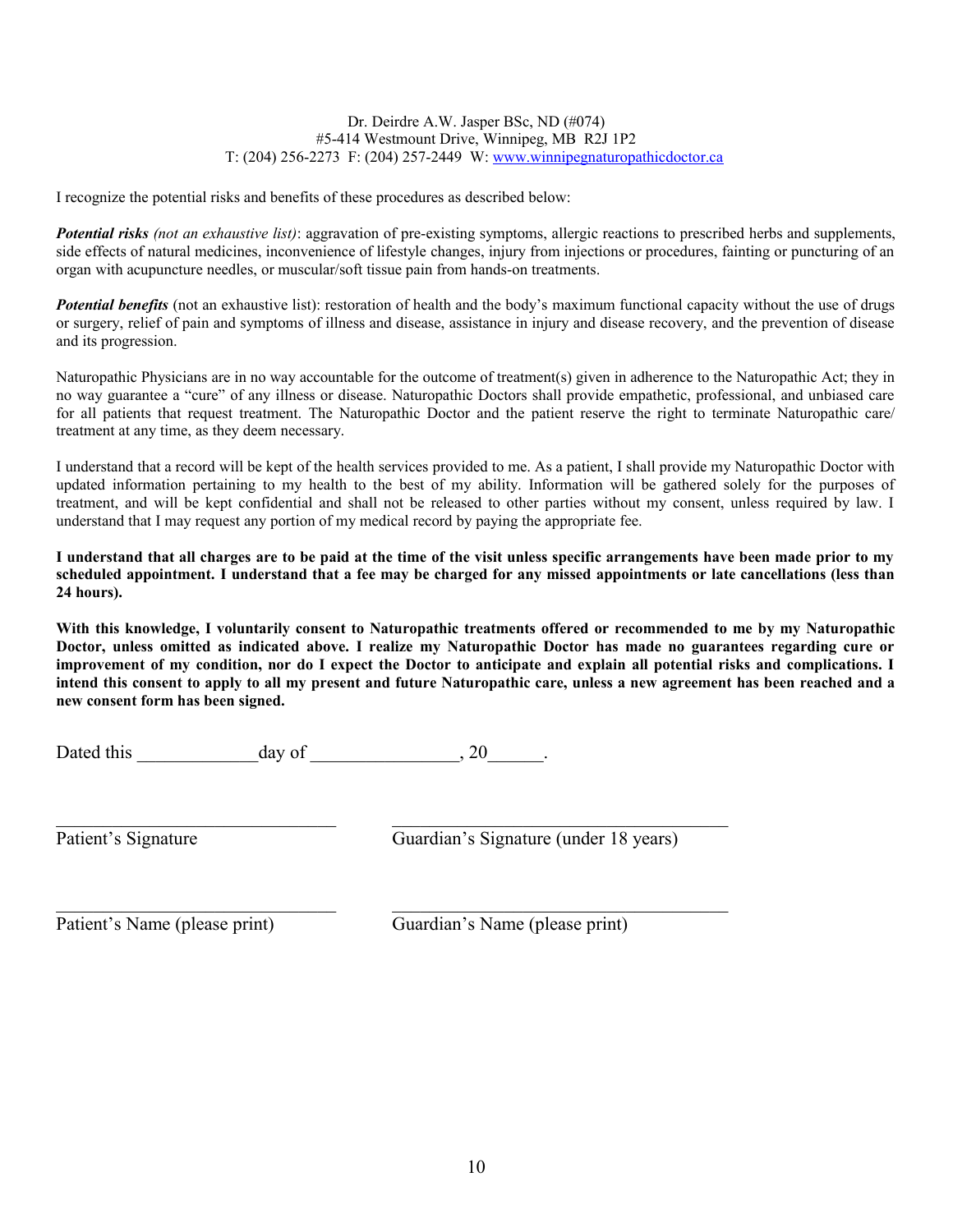# **Consent and Waiver of Liability: Electronic Communication**

Electronic communication is a widely accepted form of communication. While it cannot replace personal encounters between you and your health care provider, it can be a convenient way to exchange information. All electronic communication will be acknowledged in a timely fashion. However, we do not monitor emails when the office is closed for weekends, evenings, statutory holidays and vacations. Please consider our office hours when you are waiting for a reply to your electronic communication. As a general rule, we will respond to patient emails within 3 business days. If you do not receive a response within the designated time period, please assume that your email was not received and call the office to follow up.

### **I understand and agree that:**

- Electronic communication is not an appropriate substitute for clinical examinations. I am responsible for following up on Dr. Deirdre Jasper N.D.'s (Dr. Jasper) electronic communication and for scheduling appointments where warranted;
- Electronic communication is not to be used in emergencies, or when I need information or advice urgently. In case of an emergency, go to your nearest urgent care facility or call 911;
- Electronic communication will not be used for any purpose outside the context of my direct patient-health care provider relationship;
- Electronic communication between me and Dr. Jasper will become part of my confidential patient record;
- This medical practice may use electronic communication to send me health promotion material and other educational resources;
- Electronic communication is a privilege that may be withdrawn at the discretion of Dr. Jasper;
- Electronic communication between Dr. Jasper is only for the residents of Manitoba and is governed by the laws of the Province of Manitoba;
- Electronic communication is easier to falsify than handwritten or signed hard copies. In addition, it is impossible to verify the true identity of the sender, or to ensure that only the recipient can read the electronic communication once it has been sent;
- Electronic communication can introduce viruses into a computer system and potentially damage or disrupt the computer;
- Electronic communication can be forwarded, intercepted, circulated, stored, or even changed without the knowledge or permission of the physician or patient. Electronic communication senders can easily misaddress an email, resulting in it being sent to many unintended and unknown recipients. Electronic communication is indelible. Even after the sender and recipient have deleted their copies of the email, backup copies may exist on a computer or cyberspace;
- Use of electronic communication to discuss sensitive information can increase the risk of such information being disclosed to third parties;
- Emails may be forwarded or referred, as necessary, for diagnosis, treatment, or health care operations, with the permission of the patient;
- Dr. Deirdre Jasper N.D. is not responsible for information loss due to technical failures;
- I will notify the Dr. Jasper of any changes to my electronic communication address;
- I acknowledge Dr. Jasper's right to, upon provision of written or electronic communication notice, withdraw the option of communicating through email;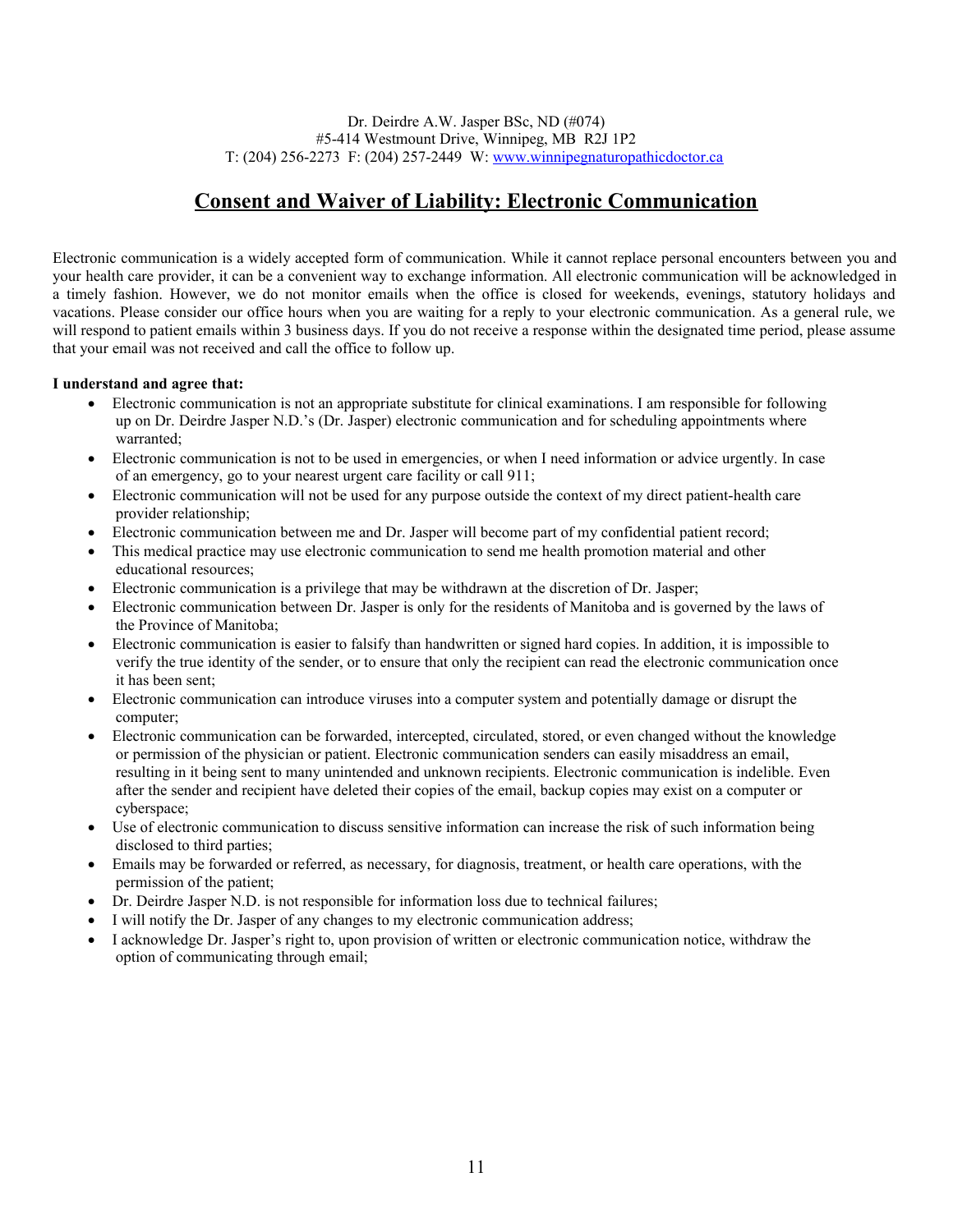### **I hereby authorize Dr. Deirdre Jasper, N.D. to disclose my personal health information to me via the following:**

**Email address (print clearly):**  $\blacksquare$ 

Mobile number to be used for texting (if applicable):

I have read and understood the "**Consent and Waiver of Liability: Electronic Communication"** form and fully acknowledge that sending personal health information via electronic communication is not secure and I fully accept the risks and responsibility involved with this. I hereby waive any and all claims against Dr. Deirdre Jasper N.D. in connection with the disclosure of my personal health information via email.

Name of Patient (print):

Signature of patient (or guardian/ legal representative):  $\Box$  Date:  $\Box$ 

Relationship to patient (if signed by guardian/ representative):